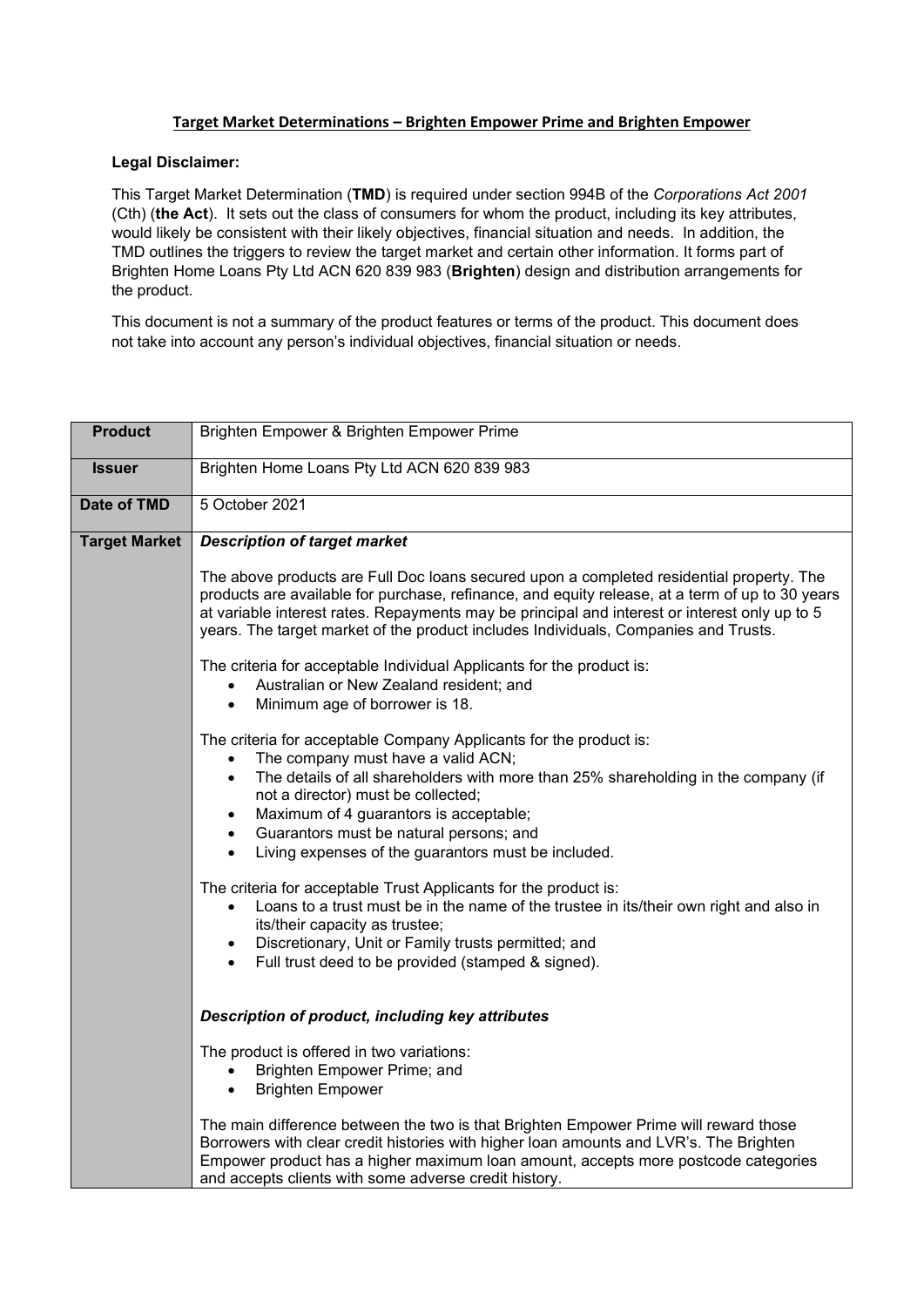| Information about the products' specifications is set out below:<br>The purpose of the loans for both products is purchase, refinance or equity release of<br>owner occupied or investment property;<br>The cash out for the Brighten Empower Prime product is up to \$250,000, whilst the<br>cash out for the Brighten Empower product is unlimited;<br>The High Density Apartment Unit is ≥50sqm = Max. 70% LVR;<br>$\bullet$<br>The repayment options for both products include Principal and Interest or Interest<br>$\bullet$<br>Only (max 5 years);<br>The repayment methods include Direct Debit, BPAY and Pay anyone;<br>$\bullet$<br>The loan term is up to 30 years for both products; and<br>$\bullet$<br>The minimum loan size is \$50,000.<br>$\bullet$                                                                                                                                                                                                                                                                                                                                                                                                                                                                                                            |  |  |  |  |  |
|---------------------------------------------------------------------------------------------------------------------------------------------------------------------------------------------------------------------------------------------------------------------------------------------------------------------------------------------------------------------------------------------------------------------------------------------------------------------------------------------------------------------------------------------------------------------------------------------------------------------------------------------------------------------------------------------------------------------------------------------------------------------------------------------------------------------------------------------------------------------------------------------------------------------------------------------------------------------------------------------------------------------------------------------------------------------------------------------------------------------------------------------------------------------------------------------------------------------------------------------------------------------------------|--|--|--|--|--|
| Description of likely objectives, financial situation and needs of consumers in the<br>target market                                                                                                                                                                                                                                                                                                                                                                                                                                                                                                                                                                                                                                                                                                                                                                                                                                                                                                                                                                                                                                                                                                                                                                            |  |  |  |  |  |
| This product is designed for consumers who are:<br>seeking to purchase residential property within Australia for either owner occupation<br>or investment purposes;<br>seeking to refinance residential property within Australia for either owner occupation<br>$\bullet$<br>or investment purposes;<br>seeking to consolidate debt (ie. credit cards, personal loans, business loans, etc.);<br>$\bullet$<br>seeking to make non-structural home improvements;<br>$\bullet$<br>seeking to make and "Off the Plan" purchase;<br>$\bullet$<br>seeking to get a business loan;<br>٠<br>seeking to acquire non-real estate investments (shares, managed funds, etc.);<br>$\bullet$<br>seeking finance for general consumer purposes (ie. car, holiday, etc.);<br>$\bullet$<br>for the Brighten Empower product, the payment of taxation liability is offered on an<br>$\bullet$<br>exception basis; and<br>if the customer chose a variable rate they would be seeking flexibility to make extra<br>$\bullet$<br>repayments without a fee; seeking flexibility to redraw funds as required; seeking<br>additional features on their home loan (ie. offset account); and<br>the customer would need to meet Brighten's credit assessment and AML/CTF<br>$\bullet$<br>requirements. |  |  |  |  |  |
| Classes of consumers for whom the product is clearly unsuitable                                                                                                                                                                                                                                                                                                                                                                                                                                                                                                                                                                                                                                                                                                                                                                                                                                                                                                                                                                                                                                                                                                                                                                                                                 |  |  |  |  |  |
| Applicants will not be considered from the following:<br>Minors;<br>$\bullet$<br>Companies or company trustee's involving disqualified directors;<br>$\bullet$<br>Companies and/or individuals where a significant portion of their income is derived<br>$\bullet$<br>from the purchase / development / re-sale of property, unless to purchase or<br>refinance their owner-occupied residence (cash out limited to \$10,000);<br>Bankrupts discharged < 3 years ago;<br>$\bullet$<br>Applicants under external administration;<br>$\bullet$<br>Superannuation funds (either applicant or security provider);<br>$\bullet$<br>Superannuation funds (either applicant or security provider);<br>$\bullet$<br>Public companies;<br>$\bullet$<br>Owner Builders;<br>$\bullet$<br><b>Limited Liability Companies;</b><br>$\bullet$<br>Associations;<br>$\bullet$<br>Churches;<br>$\bullet$<br>Clubs; and<br>$\bullet$<br>Borrowers of Convenience.                                                                                                                                                                                                                                                                                                                                  |  |  |  |  |  |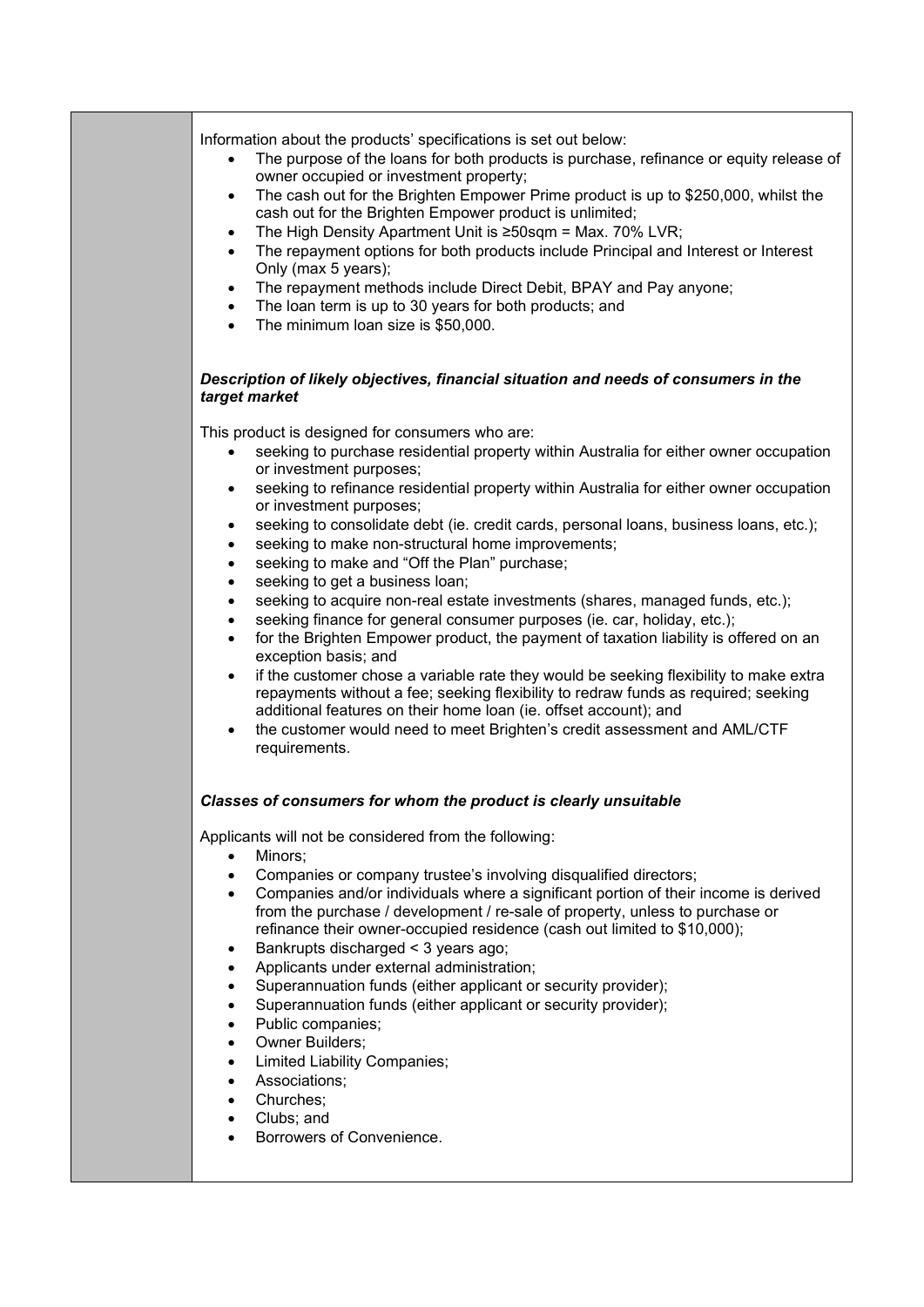|                                          | Explanation of why the product is likely to be consistent with the likely objectives,<br>financial situation and needs of consumers in the target market                                                                                                                                                                                                                                                                                                                                                                                                                                                                         |  |  |  |
|------------------------------------------|----------------------------------------------------------------------------------------------------------------------------------------------------------------------------------------------------------------------------------------------------------------------------------------------------------------------------------------------------------------------------------------------------------------------------------------------------------------------------------------------------------------------------------------------------------------------------------------------------------------------------------|--|--|--|
|                                          | This product is likely to be consistent with the likely objectives, financial situations and needs<br>of the customers within the target market as it is a simple loan construct to understand with<br>variable interest rates only. Repayments may be principal and interest or interest only up to 5<br>years. To be eligible to purchase this product, requirements must be met in relation to:<br>Employment; and<br>Income,                                                                                                                                                                                                 |  |  |  |
|                                          | which would mean that, without exceptional circumstances, the Borrowers will be able to<br>meet their repayment obligations.                                                                                                                                                                                                                                                                                                                                                                                                                                                                                                     |  |  |  |
| <b>Distribution</b><br><b>Conditions</b> | <b>Distribution conditions</b>                                                                                                                                                                                                                                                                                                                                                                                                                                                                                                                                                                                                   |  |  |  |
|                                          | The main distribution channel for this product is through third party distributors, being<br>mortgage brokers, mortgage managers, and aggregator panels (Distribution Partners).                                                                                                                                                                                                                                                                                                                                                                                                                                                 |  |  |  |
|                                          | The distribution conditions which Distribution Partners must comply with include ensuring that<br>potential customers within the target market meet the eligibility requirements for the product.                                                                                                                                                                                                                                                                                                                                                                                                                                |  |  |  |
|                                          | In order to distribute this product to a potential customer within the target market, the                                                                                                                                                                                                                                                                                                                                                                                                                                                                                                                                        |  |  |  |
|                                          | customer must not:<br>1. fall into a class of customers set out under the above heading, "Classes of<br>consumers for whom the product is clearly unsuitable"; or<br>2. provide an unacceptable security type.                                                                                                                                                                                                                                                                                                                                                                                                                   |  |  |  |
|                                          | Further eligibility requirements to purchase this product include:<br>1. Employment requirements of the target market; and<br>2. Income requirements of the target market.                                                                                                                                                                                                                                                                                                                                                                                                                                                       |  |  |  |
|                                          | Why the distribution conditions and restrictions will make it more likely that the<br>consumers who acquire the product are in the target market                                                                                                                                                                                                                                                                                                                                                                                                                                                                                 |  |  |  |
|                                          | Brighten monitors the quality and content of applications received from its Distribution<br>Partners for trends and patterns of unacceptable practices or just poor quality and/or<br>incomplete loan applications. Feedback is given, if and when needed. Brightens distributing<br>Mortgage Brokers and Mortgage Managers are all party to agreements that contain<br>commission or fee claw back clauses for unacceptable loans, poor performing loans, fraud<br>and AML/CTF issues amongst other criteria. Brighten also reserves the right in these<br>agreements to terminate Brokers for any reason on two weeks' notice. |  |  |  |
| <b>Review</b><br><b>Triggers</b>         | The review triggers that would reasonably suggest that the TMD is no longer appropriate<br>include:                                                                                                                                                                                                                                                                                                                                                                                                                                                                                                                              |  |  |  |
|                                          | A significant dealing of the product to consumers outside the target market occurs;<br>$\bullet$<br>A significant number of complaints or dissatisfaction by the customers in relation to<br>$\bullet$<br><b>Distribution Partners;</b>                                                                                                                                                                                                                                                                                                                                                                                          |  |  |  |
|                                          | A significant number of complaints is received from customers in relation to their<br>$\bullet$<br>purchase or use of the product that reasonably suggests that the TMD is no longer<br>appropriate;                                                                                                                                                                                                                                                                                                                                                                                                                             |  |  |  |
|                                          | A material change to the product or the terms and conditions of the product occurs<br>$\bullet$<br>which would cause the TMD to no longer be appropriate;                                                                                                                                                                                                                                                                                                                                                                                                                                                                        |  |  |  |
|                                          | Hindsight reviews indicate that the product has been sold to classes of customers for<br>$\bullet$<br>whom the product is clearly unsuitable;                                                                                                                                                                                                                                                                                                                                                                                                                                                                                    |  |  |  |
|                                          | Material changes to the regulatory environment or relevant legislation;<br>٠<br>The extent and nature of any negative feedback from Distribution Partners indicating<br>٠                                                                                                                                                                                                                                                                                                                                                                                                                                                        |  |  |  |
|                                          | that they are unable to sell the product to eligible customers within the target market;<br>The extent and nature of any negative feedback from Borrowers indicating that they<br>٠                                                                                                                                                                                                                                                                                                                                                                                                                                              |  |  |  |
|                                          | are dissatisfied with the products;                                                                                                                                                                                                                                                                                                                                                                                                                                                                                                                                                                                              |  |  |  |